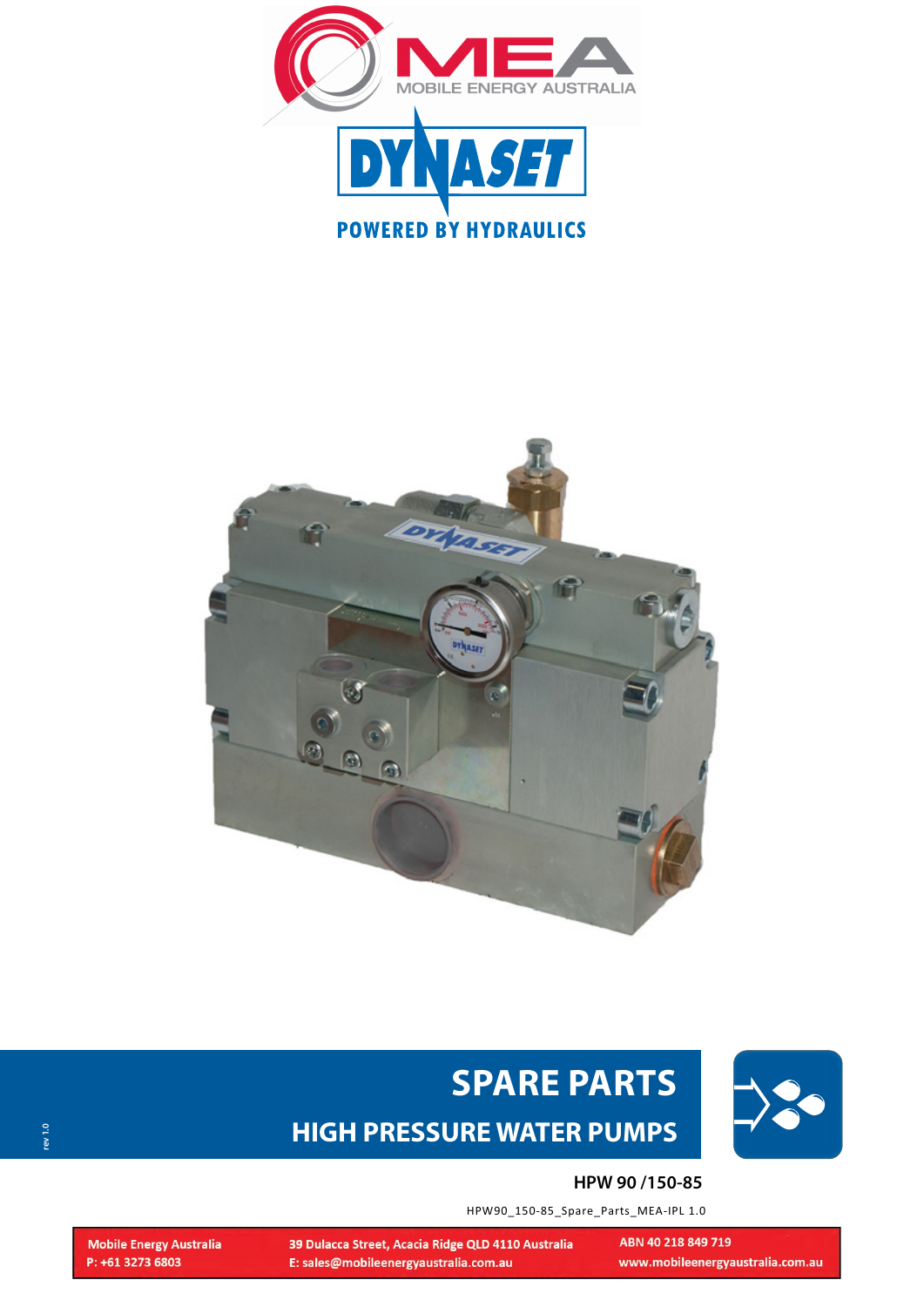

|     | <b>MAIN COMPONENTS</b>                   |  |
|-----|------------------------------------------|--|
|     |                                          |  |
| 2.  |                                          |  |
| 3.  | <b>PT BLOCK</b> 6                        |  |
| 4.  |                                          |  |
| 5.  |                                          |  |
| 6.  |                                          |  |
| 7.  | WATER VALVE 22                           |  |
| 8.  | <b>SCREW KIT</b> 14                      |  |
| 9.  | SEAL KIT 16                              |  |
| 10. | <b>PLUG KIT</b> 18                       |  |
|     | 11. UNLOADER VALVE <b>MARIOLE 11. 19</b> |  |

2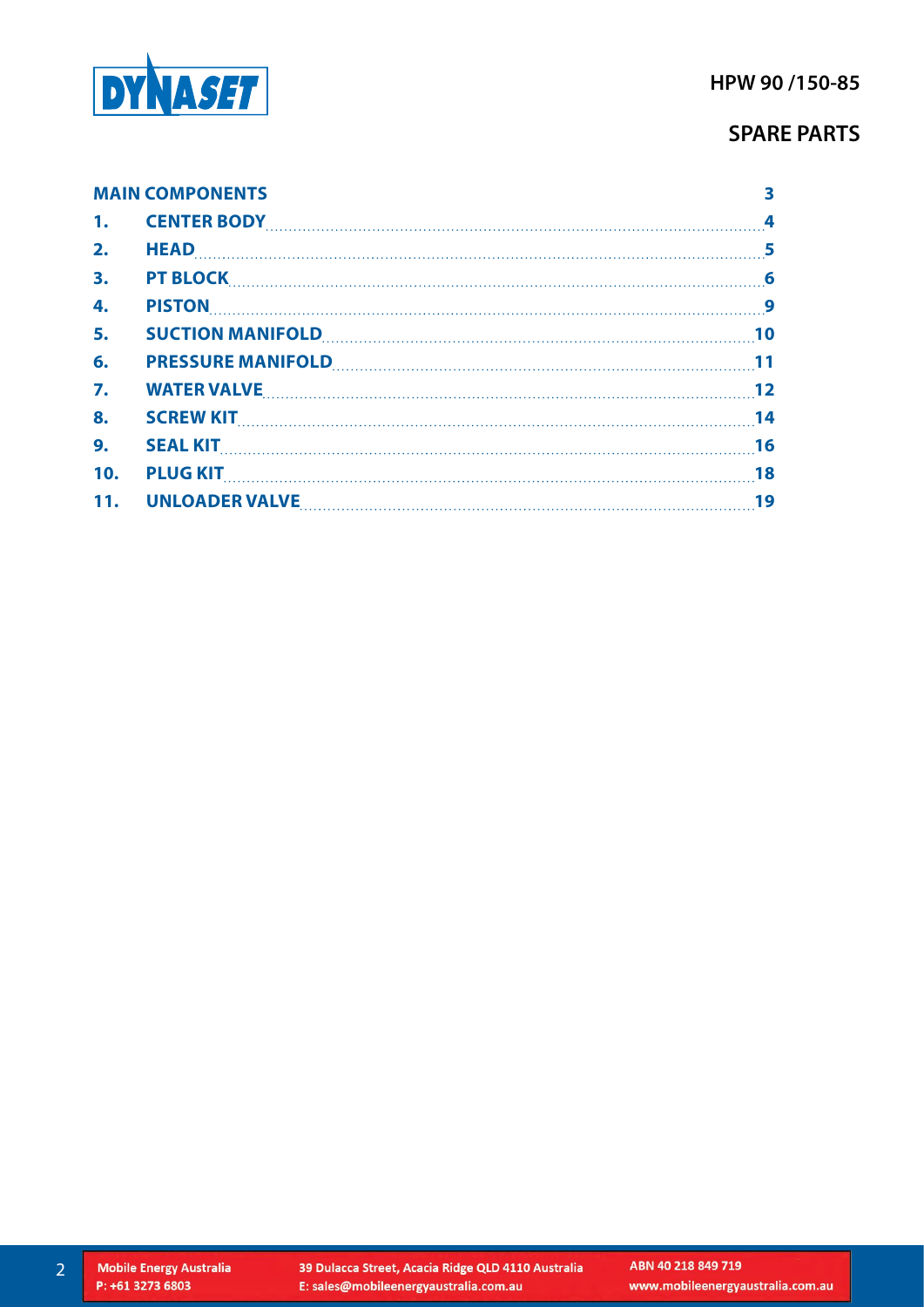<span id="page-2-0"></span>

### **MAIN COMPONENTS**



| <b>POS</b>        | <b>PART NUMBER</b>       | <b>QTY</b>     | <b>DESCRIPTION</b>        | <b>DETAILS</b>   | <b>DETAILS 2</b>       |
|-------------------|--------------------------|----------------|---------------------------|------------------|------------------------|
| 1                 |                          | 1              | <b>CENTER BODY</b>        |                  | See separate part list |
| 2                 |                          | $\overline{2}$ | <b>HEAD</b>               |                  | See separate part list |
| 3                 |                          | 1              | PT BLOCK                  |                  | See separate part list |
| $\overline{4}$    |                          | $\mathbf{1}$   | <b>PISTON</b>             |                  | See separate part list |
| 5                 |                          | 1              | <b>SUCTION MANIFOLD</b>   |                  | See separate part list |
| 6                 |                          | $\mathbf{1}$   | PRESSURE MANIFOLD         |                  | See separate part list |
| $\overline{7}$    |                          | 1              | <b>WATER VALVE KIT</b>    |                  | See separate part list |
| 8                 |                          | $\mathbf{1}$   | <b>SCREW KIT</b>          |                  | See separate part list |
| 9                 |                          |                | <b>SEAL KIT</b>           |                  | See separate part list |
| 10                |                          |                | <b>PLUG KIT</b>           |                  | See separate part list |
| 11                |                          |                | <b>UNLOADER VALVE</b>     |                  | See separate part list |
| $12 \overline{ }$ | V <sub>100</sub> 101 871 | $\mathbf{1}$   | PRESSURE GAUGE KIT        | G <sub>3/8</sub> | Inlcudes reduction     |
| 13                | D219011784               | 1              | <b>MOUNTING PLATE KIT</b> |                  |                        |
| 14                | V <sub>100</sub> 100 010 | $\mathbf{1}$   | <b>RUBBER CUSHION KIT</b> |                  | Includes 4 cushions    |

**Mobile Energy Australia** P: +61 3273 6803

39 Dulacca Street, Acacia Ridge QLD 4110 Australia E: sales@mobileenergyaustralia.com.au

www.mobileenergyaustralia.com.au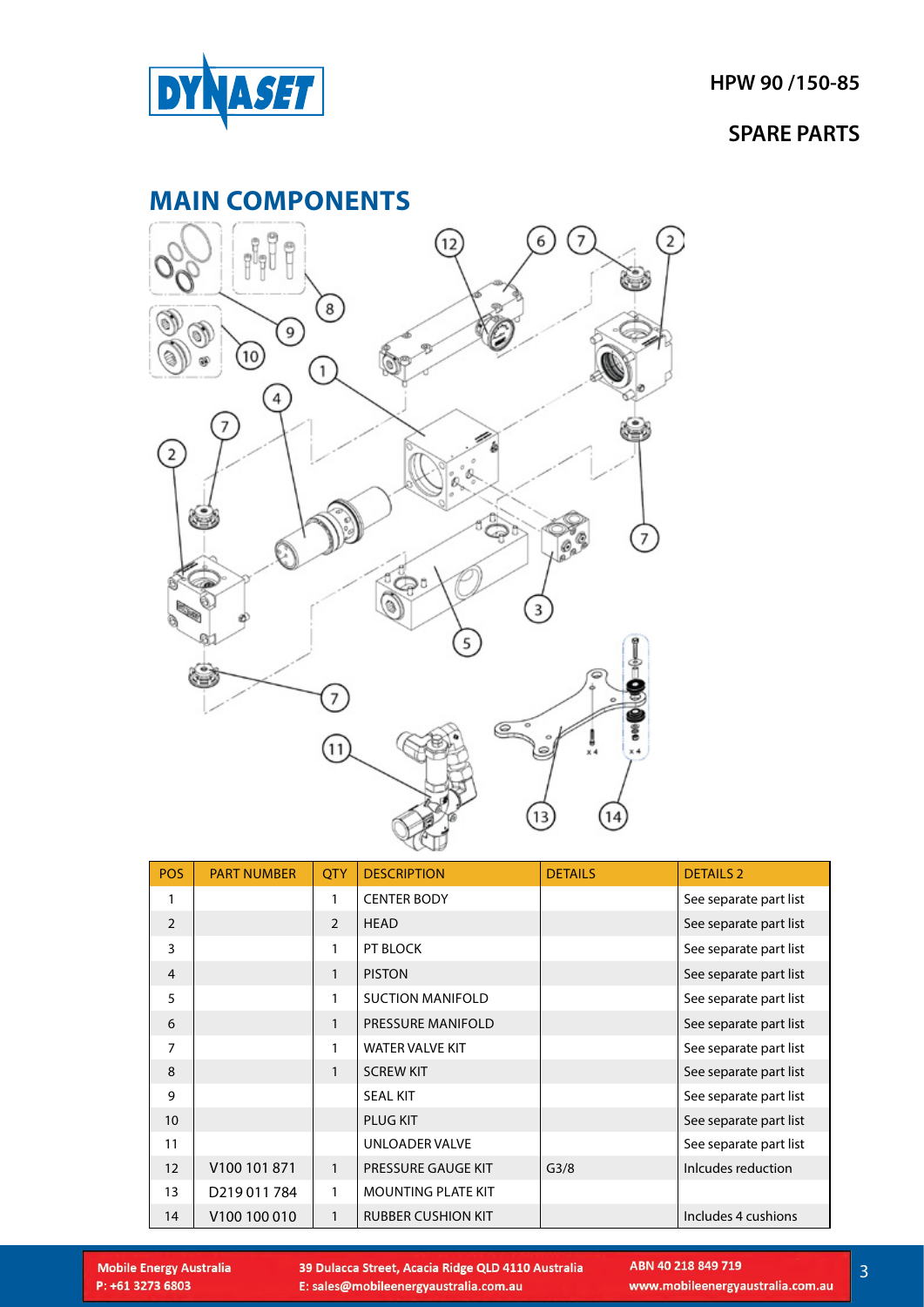<span id="page-3-0"></span>

# **1. CENTER BODY**



| <b>POS</b>     | <b>PART NUMBER</b>       | <b>OTY</b> | <b>DESCRIPTION</b>             | <b>DETAILS</b>  | <b>DETAILS 2</b>  |
|----------------|--------------------------|------------|--------------------------------|-----------------|-------------------|
|                | V <sub>100</sub> 101 500 |            | <b>CENTER BODY</b>             |                 | Includes pos. 2-3 |
| $\overline{2}$ | $\ast$                   |            | <b>HEXAGON SOCKET CAP PLUG</b> | R1/8            |                   |
| 3              | $\ast$                   |            | O-RING                         | $87 \times 3$   |                   |
|                |                          |            |                                |                 |                   |
| <b>POS</b>     | <b>PART NUMBER</b>       | <b>OTY</b> | <b>DESCRIPTION</b>             | <b>DETAILS</b>  | <b>DETAILS 2</b>  |
|                | V <sub>100</sub> 101 520 |            | <b>CENTER BODY AIS</b>         | Stainless steel | Includes pos. 2-3 |
| 2              | $\ast$                   |            | <b>HEXAGON SOCKET CAP PLUG</b> | R1/8            | Stainless steel   |

\* Not sold separately. Available only in kit or assembly described above or presented in separate part list. Read Details 2

O-rings are also available in Seal kit, see page 16. Plugs are also available in Plug kit, see page 18.

4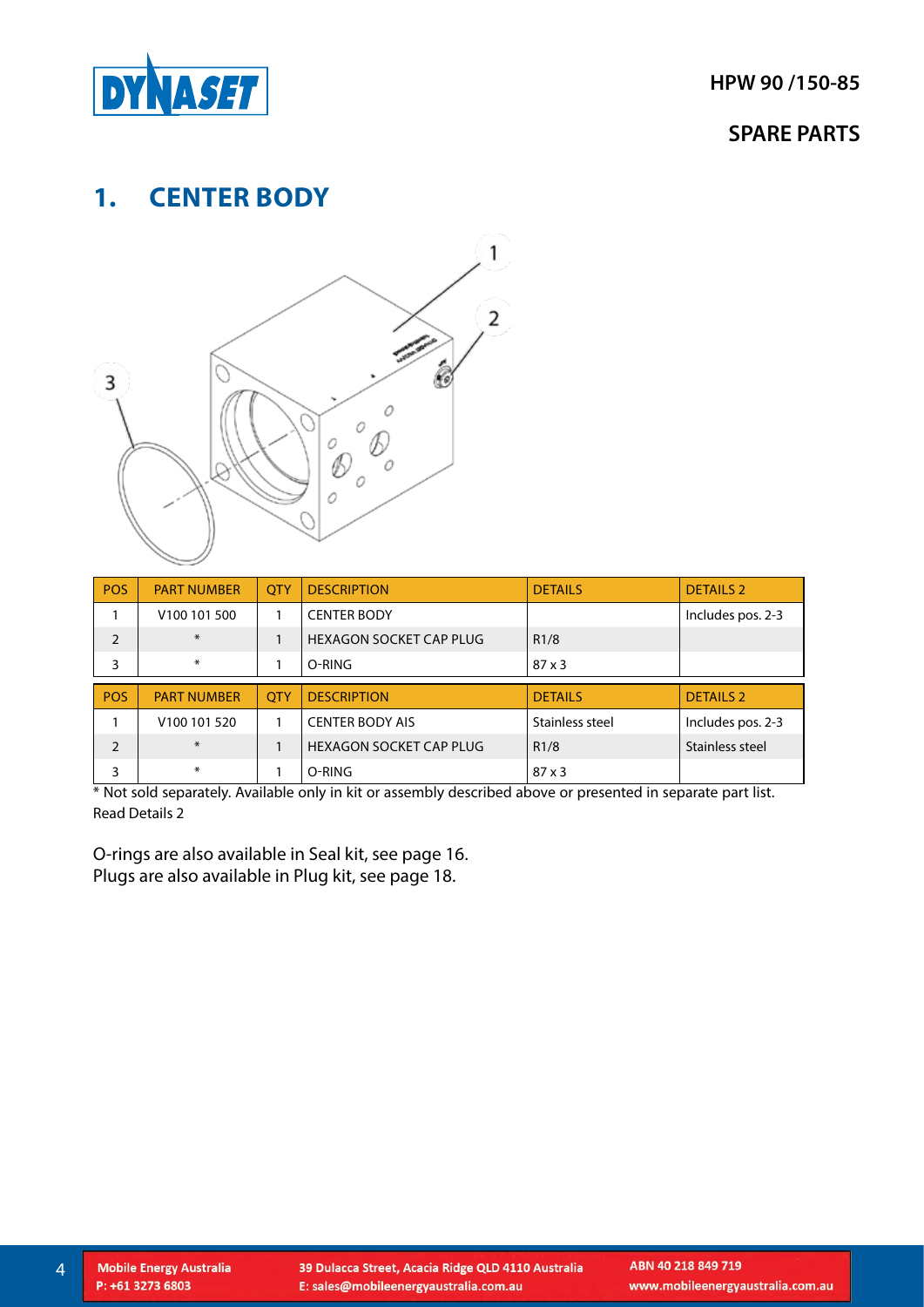<span id="page-4-0"></span>

### **SPARE PARTS**

# **2. HEAD**



| <b>POS</b> | <b>PART NUMBER</b>       | <b>OTY</b> | <b>DESCRIPTION</b> | <b>DETAILS</b>  | <b>DETAILS 2</b> |
|------------|--------------------------|------------|--------------------|-----------------|------------------|
|            | V <sub>100</sub> 101 865 |            | HEAD               | Standard        |                  |
| <b>POS</b> | <b>PART NUMBER</b>       | <b>OTY</b> | <b>DESCRIPTION</b> | <b>DETAILS</b>  | <b>DETAILS 2</b> |
|            | V <sub>100</sub> 101 866 |            | HEAD AIS           | Stainless steel |                  |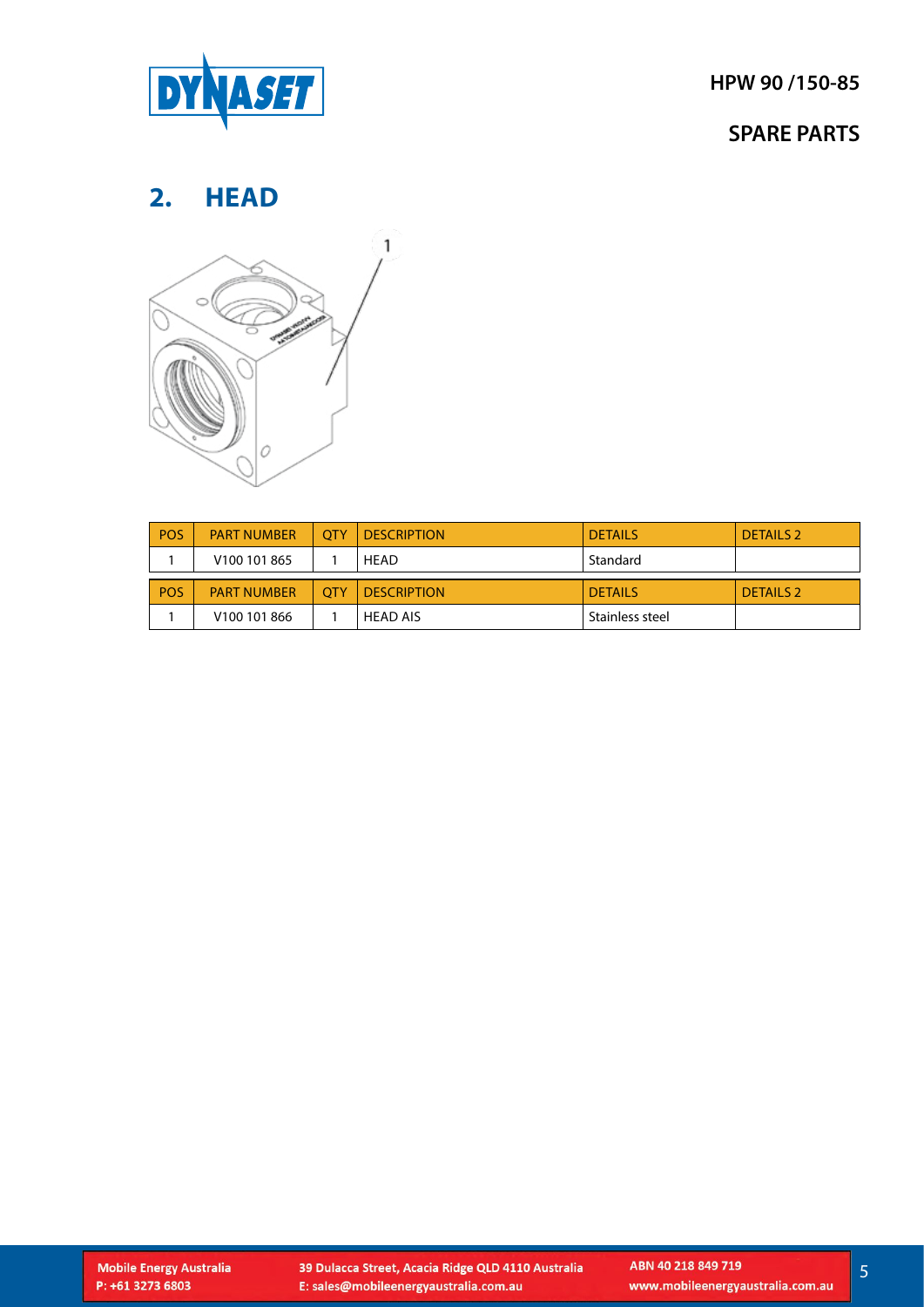<span id="page-5-0"></span>

# **3. PT BLOCK**



| <b>POS</b>   | <b>PART NUMBER</b> | <b>OTY</b>     | <b>DESCRIPTION</b>              | <b>DETAILS</b>    | <b>DETAILS 2</b>  |
|--------------|--------------------|----------------|---------------------------------|-------------------|-------------------|
|              | V100 100 700       |                | <b>PT BLOCK</b>                 |                   | Includes pos. 1-5 |
| $\mathbf{1}$ | $\ast$             | $\mathbf{1}$   | PT BLOCK                        | $R3/4 - Al$       |                   |
| 2            | $\ast$             | $\overline{2}$ | <b>HEXAGON SOCKET CAP PLUG</b>  | R3/4              |                   |
| 3            | $\ast$             | $\overline{2}$ | O-RING                          | $21,3 \times 2,4$ |                   |
| 4            | $\ast$             | 4              | <b>HEXAGON SOCKET CAP SCREW</b> | M8x45             |                   |
| 5            | $\ast$             | 2              | <b>HEXAGON SOCKET CAP PLUG</b>  | R1/4              |                   |
|              |                    |                |                                 |                   |                   |
| <b>POS</b>   | <b>PART NUMBER</b> | <b>OTY</b>     | <b>DESCRIPTION</b>              | <b>DETAILS</b>    | <b>DETAILS 2</b>  |
|              | V100 100 770       |                | PT BLOCK - M                    |                   | Includes pos. 1-5 |
| $\mathbf{1}$ | $\ast$             | $\mathbf{1}$   | PT BLOCK                        | $R3/4 - Al$       |                   |
| 2            | $\ast$             | $\overline{2}$ | <b>HEXAGON SOCKET CAP PLUG</b>  | R3/4              | Stainless steel   |
| 3            | $\ast$             | $\overline{2}$ | O-RING                          | $21,3 \times 2,4$ |                   |
| 4            | $\ast$             | $\overline{4}$ | <b>HEXAGON SOCKET CAP SCREW</b> | M8x45             |                   |

\* Not sold separately. Available only in kit or assembly described above or presented in separate part list. Read Details 2

O-rings are also available in Seal kit, see page 16. Screws are also available in Screw kit, see page 14.

**Mobile Energy Australia** 

P: +61 3273 6803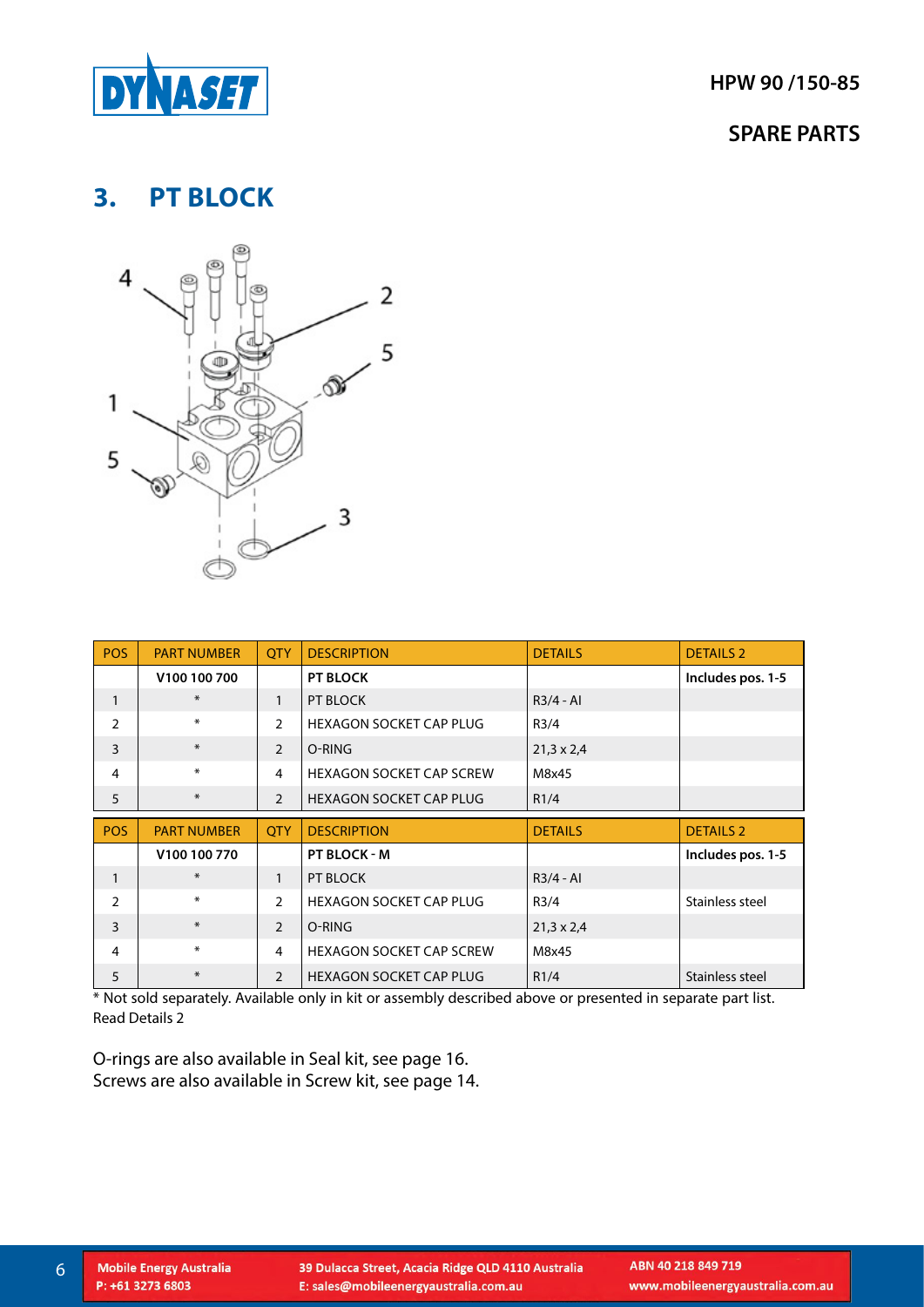

### **SPARE PARTS**



| <b>POS</b> | <b>PART NUMBER</b>       | <b>OTY</b> | <b>DESCRIPTION</b>              | <b>DETAILS</b>    | <b>DETAILS 2</b>       |
|------------|--------------------------|------------|---------------------------------|-------------------|------------------------|
|            | V <sub>100</sub> 100 720 |            | <b>PT BLOCK - AIS</b>           |                   | Includes pos. 1-4      |
|            | $*$                      |            | PT BLOCK                        | $R3/4 - AIS$      | <b>Stainless Steel</b> |
|            | $\ast$                   | C.         | <b>HEXAGON SOCKET CAP PLUG</b>  | R1/4              | <b>Stainless Steel</b> |
| 3          | $*$                      |            | O-RING                          | $21,3 \times 2,4$ |                        |
| 4          | ∗                        | 4          | <b>HEXAGON SOCKET CAP SCREW</b> | M8x45             | <b>Stainless Steel</b> |

\* Not sold separately. Available only in kit or assembly described above or presented in separate part list. Read Details 2

O-rings are also available in Seal kit, see page 16. Screws are also available in Screw kit, see page 14.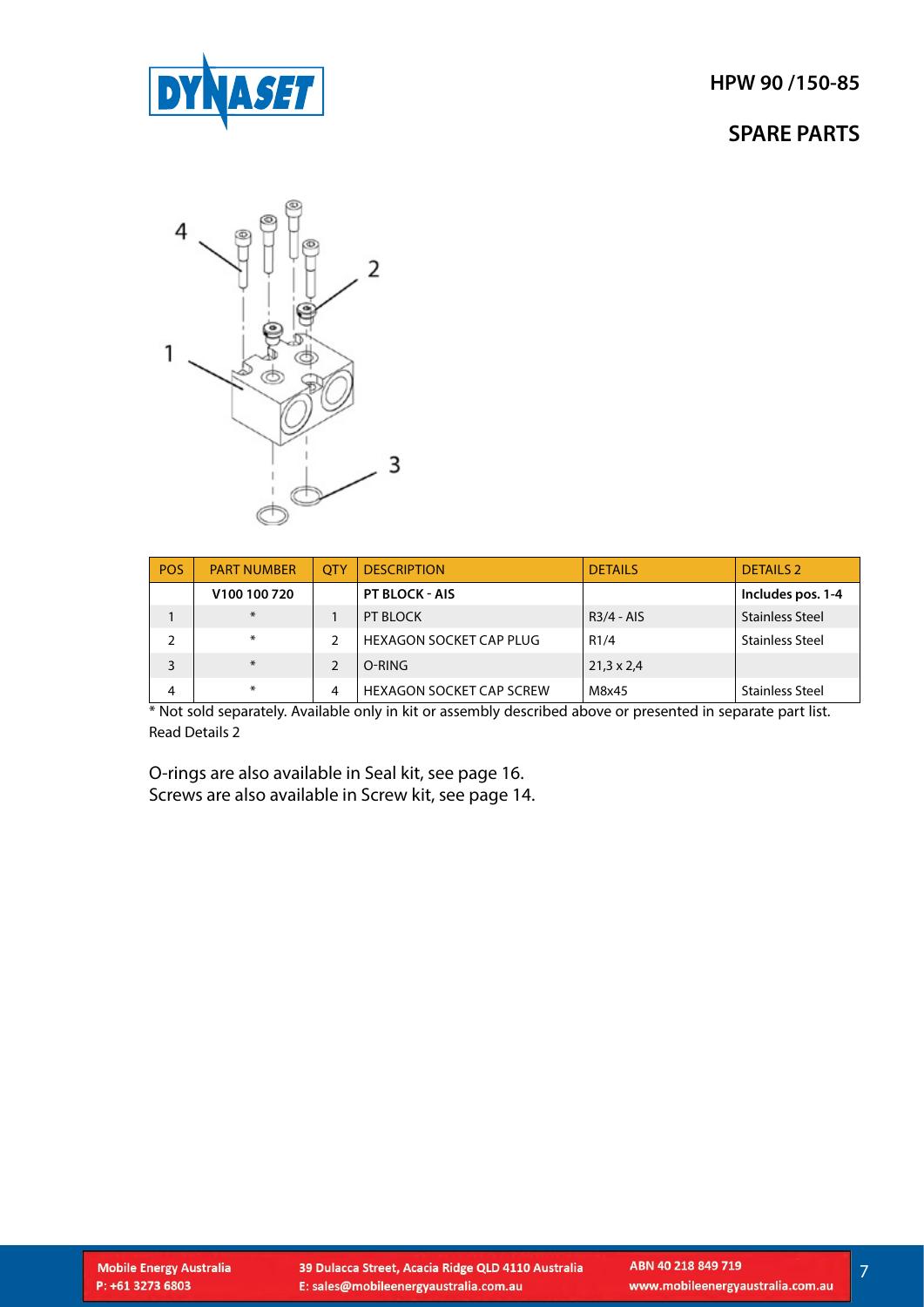



| <b>POS</b>     | <b>PART NUMBER</b> | <b>OTY</b>    | <b>DESCRIPTION</b>                        | <b>DETAILS</b>    | <b>DETAILS 2</b>  |
|----------------|--------------------|---------------|-------------------------------------------|-------------------|-------------------|
|                | V100 100 740       |               | <b>PT BLOCK - LS</b>                      |                   | Includes pos. 1-8 |
| 1              | $\ast$             | 1             | PT BLOCK                                  | $R3/4 - Al - LS$  |                   |
| $\mathcal{P}$  | ∗                  |               | <b>PRESSURE RELIEF VALVE</b><br>CARTRIDGE | 35-350 bar        |                   |
| 3              | $\ast$             | 1             | <b>ORIFICE</b>                            | M <sub>6</sub>    |                   |
| 4              | ∗                  | 3             | <b>HEXAGON SOCKET CAP PLUG</b>            | R1/8              |                   |
| 5              | $\ast$             | $\mathcal{P}$ | HEXAGON SOCKET CAP PLUG                   | R3/4              |                   |
| 6              | ∗                  | $\mathcal{P}$ | O-RING                                    | $21,3 \times 2,4$ |                   |
| $\overline{7}$ | $\ast$             | 3             | <b>HEXAGON SOCKET CAP SCREW</b>           | M8x65             |                   |
| 8              | ∗                  | 2             | <b>SET SCREW</b>                          | M4                |                   |

\* Not sold separately. Available only in kit or assembly described above or presented in separate part list. Read Details 2

O-rings are also available in Seal kit, see page 16.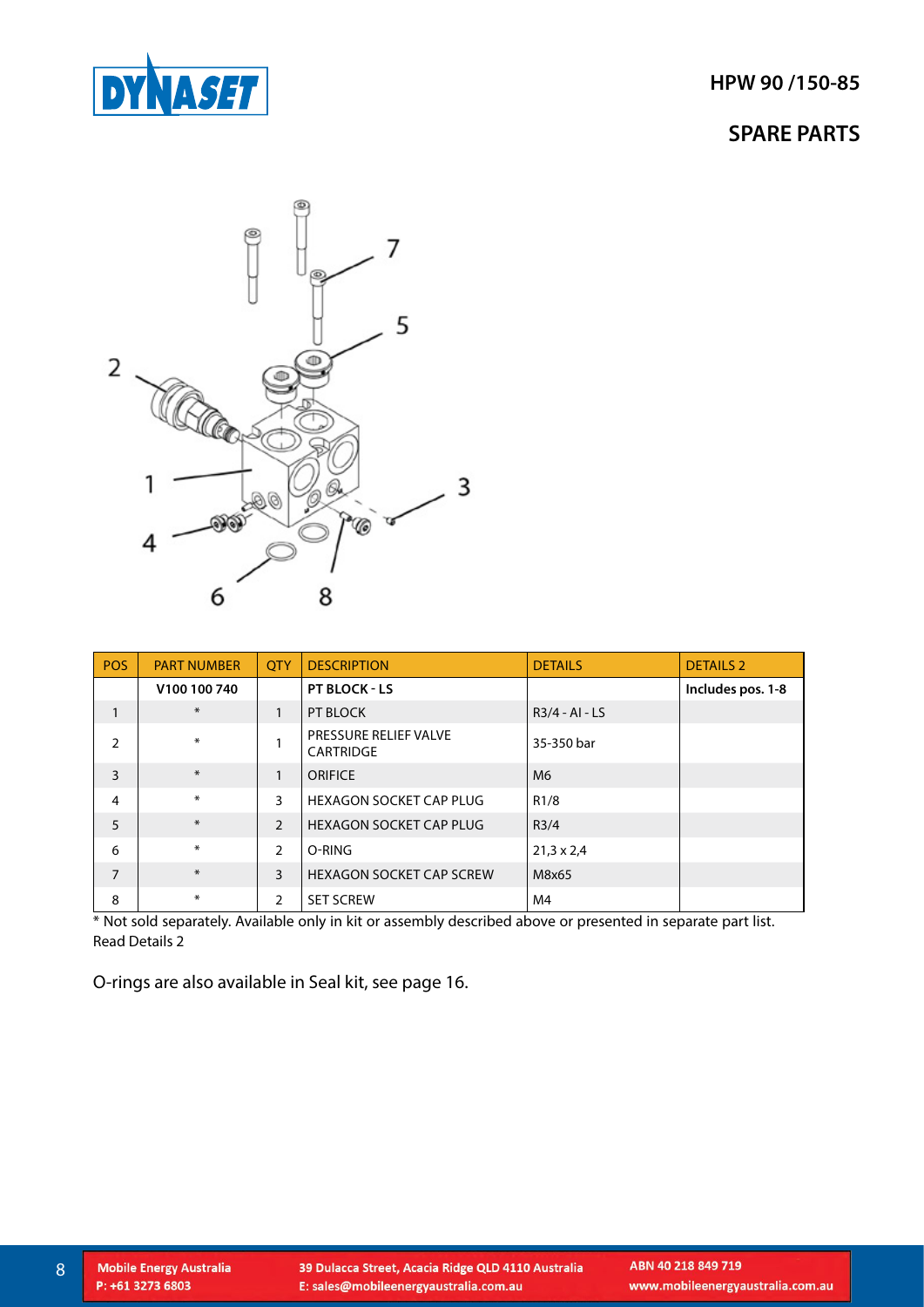<span id="page-8-0"></span>

### **4. PISTON**



| <b>POS</b>     | <b>PART NUMBER</b> | <b>OTY</b>     | <b>DESCRIPTION</b>              | <b>DETAILS</b>                                           | <b>DETAILS 2</b>                |
|----------------|--------------------|----------------|---------------------------------|----------------------------------------------------------|---------------------------------|
|                | V100 101 725       |                | <b>PISTON KIT</b>               | <b>Piston kit includes 2</b><br><b>Secondary pistons</b> | Includes pos. 1-12              |
| $\mathbf{1}$   | $\ast$             | $\mathbf{1}$   | <b>HYDRAULIC PISTON</b>         | D90 / d77,7                                              |                                 |
| 2              | $\ast$             | $\mathbf{1}$   | <b>CYLINDER LINER</b>           | D77,7                                                    |                                 |
| 3              | $\ast$             | $\mathbf{1}$   | <b>VALVE SPOOL</b>              | D36-41,5                                                 |                                 |
| 4              | $\ast$             | $\mathbf{1}$   | <b>VALVE SEAT</b>               | D35,3-10,5                                               |                                 |
| 5              | $\ast$             | $\mathbf{1}$   | PISTON SEAL ASSEMBLY            | M90                                                      |                                 |
| 6              | $\ast$             | 1              | PISTON SEAL ASSEMBLY            | M28,5                                                    |                                 |
| $\overline{7}$ | $\ast$             | $\mathbf{1}$   | <b>ROD SEAL</b>                 | 36/41                                                    |                                 |
| 8              | $\ast$             | 1              | <b>HEXAGON SOCKET CAP SCREW</b> | M8 x 16                                                  |                                 |
| 9              | $\ast$             | $\mathbf{1}$   | <b>REVERSAL VALVE GUIDE</b>     | D <sub>28</sub> ,5                                       |                                 |
| 10             | $\ast$             | $\overline{2}$ | <b>SET SCREW</b>                | M5x10                                                    |                                 |
| 11             | V100 101 730       | $\mathbf{1}$   | <b>SECONDARY PISTON</b>         | D <sub>63</sub>                                          |                                 |
| 12             | $\ast$             | $\mathbf{1}$   | <b>LOCK RING</b>                | SW 85 x 2,5                                              |                                 |
|                | V100 101 880       |                | <b>HYDRAULIC PISTON KIT</b>     | <b>Secondary pistons</b><br>excluded                     | Includes pos. 1-5,<br>7, 10, 12 |
|                | V100 102 529       |                | <b>REVERSAL VALVE GUIDE KIT</b> |                                                          | Includes pos. 6,<br>9,8         |
|                | V100 101 130       |                | <b>PISTON SEAL KIT</b>          |                                                          | Includes pos. 5,<br>6, 7        |

\* Not sold separately. Available only in kit or assembly described above or presented in separate part list. Read Details 2

Seals and O-rings are also available in Seal kit, see page 16.

| <b>Mobile Energy Australia</b> |
|--------------------------------|
| P: +61 3273 6803               |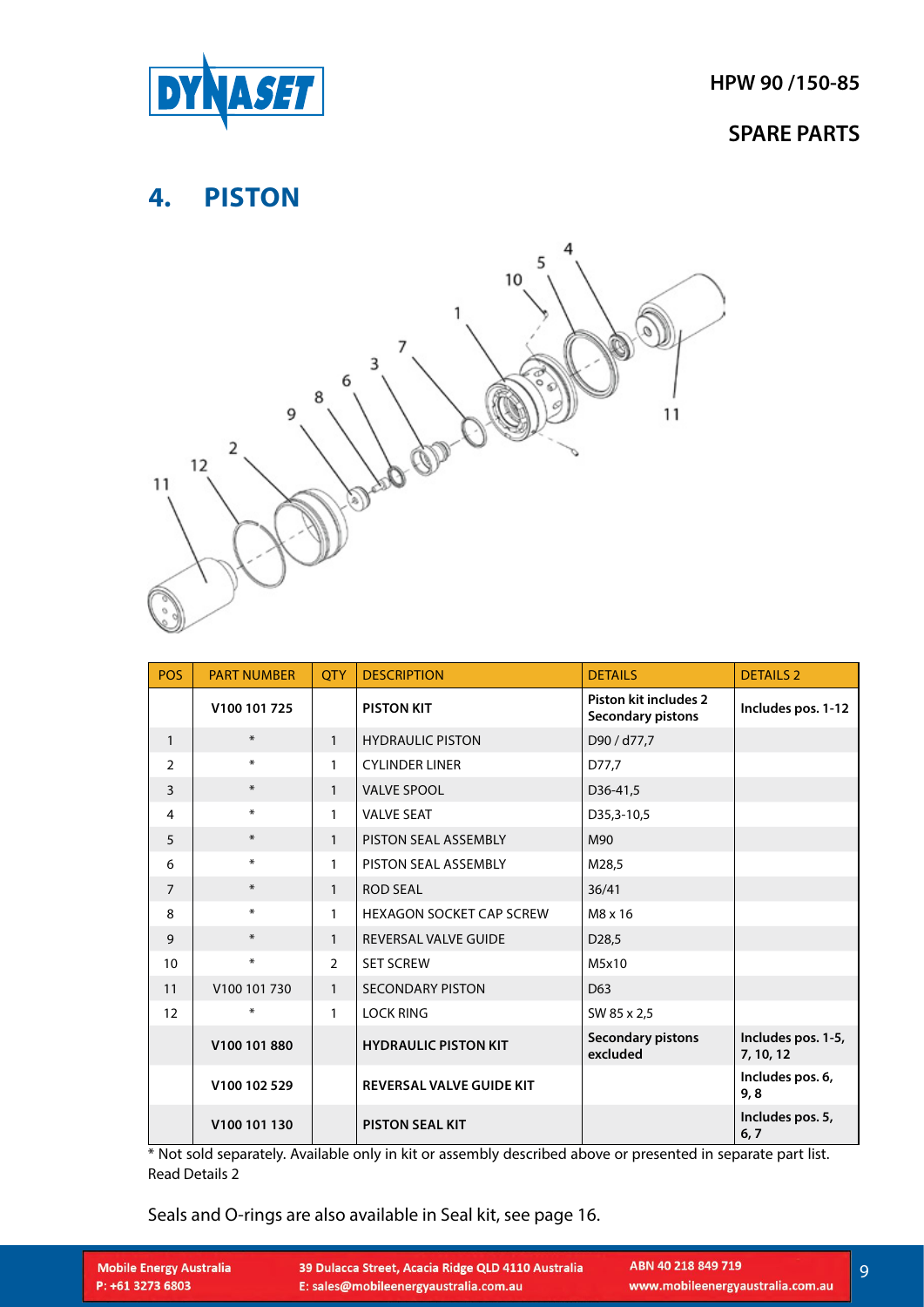<span id="page-9-0"></span>

### **SPARE PARTS**

# **5. SUCTION MANIFOLD**



| <b>POS</b>     | <b>PART NUMBER</b> | <b>QTY</b>     | <b>DESCRIPTION</b>              | <b>DETAILS</b>     | <b>DETAILS 2</b>  |
|----------------|--------------------|----------------|---------------------------------|--------------------|-------------------|
|                | V100 101 860       |                | <b>SUCTION MANIFOLD KIT</b>     |                    | Includes pos. 1-4 |
| 1              | $\ast$             | $\mathbf{1}$   | <b>SUCTION MANIFOLD</b>         | AI                 |                   |
| $\overline{2}$ | $\ast$             | $\overline{2}$ | <b>HEXAGON SOCKET CAP PLUG</b>  | R <sub>1</sub> 1/2 |                   |
| $\overline{3}$ | $\ast$             | 1              | PLUG                            | R <sub>2</sub>     |                   |
| 4              | $\ast$             | 2              | <b>SEAL</b>                     | D47 / d41          |                   |
|                |                    |                |                                 |                    |                   |
| <b>POS</b>     | <b>PART NUMBER</b> | <b>OTY</b>     | <b>DESCRIPTION</b>              | <b>DETAILS</b>     | <b>DETAILS 2</b>  |
|                | V100 101 861       |                | <b>SUCTION MANIFOLD KIT AIS</b> |                    | Includes pos. 1-4 |
| $\mathbf{1}$   | $\ast$             | $\mathbf{1}$   | <b>SUCTION MANIFOLD</b>         | <b>AIS</b>         |                   |
| $\overline{2}$ | $\ast$             | $\overline{2}$ | <b>HEXAGON SOCKET CAP PLUG</b>  | R1 1/2             | Stainless steel   |
| 3              | $\ast$             | 1              | <b>PLUG</b>                     | R <sub>2</sub>     |                   |

\* Not sold separately. Available only in kit or assembly described above or presented in separate part list. Read Details 2

Seals are also available in Seal kit, see page 16. Plugs are also available in Plug kit, see page 18.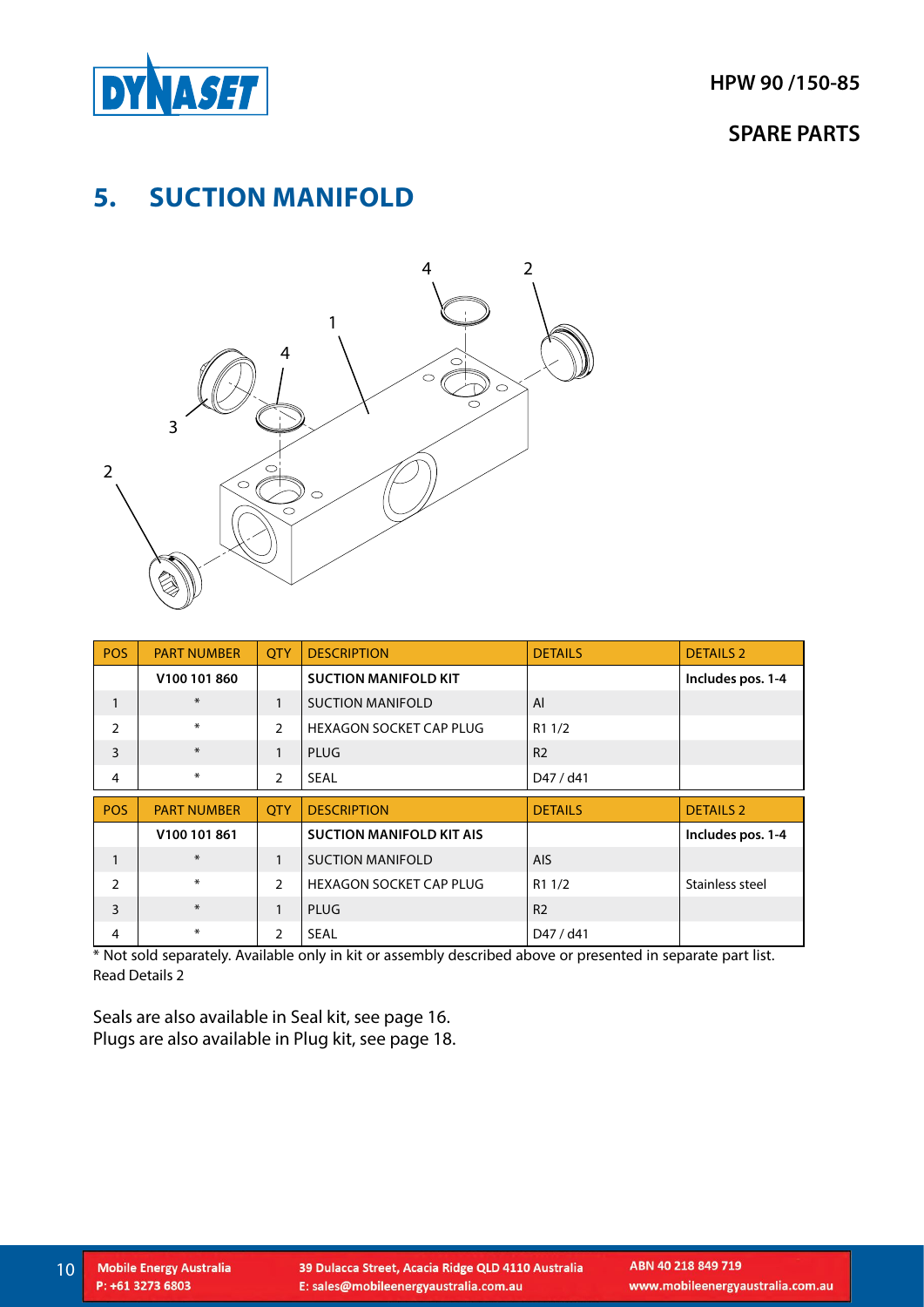<span id="page-10-0"></span>

### **SPARE PARTS**

### **6. PRESSURE MANIFOLD**



| <b>POS</b> | <b>PART NUMBER</b> | <b>OTY</b> | <b>DESCRIPTION</b>               | <b>DETAILS</b> | <b>DETAILS 2</b>  |
|------------|--------------------|------------|----------------------------------|----------------|-------------------|
|            | V100 101 863       |            | <b>PRESSURE MANIFOLD KIT</b>     |                | Includes pos. 1-2 |
|            | $*$                |            | <b>PRESSURE MANIFOLD</b>         | Al             |                   |
| 2          | $\ast$             | 3          | <b>HEXAGON SOCKET CAP PLUG</b>   | R <sub>1</sub> |                   |
|            |                    |            |                                  |                |                   |
|            |                    |            |                                  |                |                   |
| <b>POS</b> | <b>PART NUMBER</b> | <b>OTY</b> | <b>DESCRIPTION</b>               | <b>DETAILS</b> | <b>DETAILS 2</b>  |
|            | V100 101 864       |            | <b>PRESSURE MANIFOLD KIT AIS</b> |                | Includes pos. 1-2 |
|            | $*$                |            | <b>PRESSURE MANIFOLD</b>         | <b>AIS</b>     |                   |

\* Not sold separately. Available only in kit or assembly described above or presented in separate part list. Read Details 2

Plugs are also available in Plug kit, see page 18.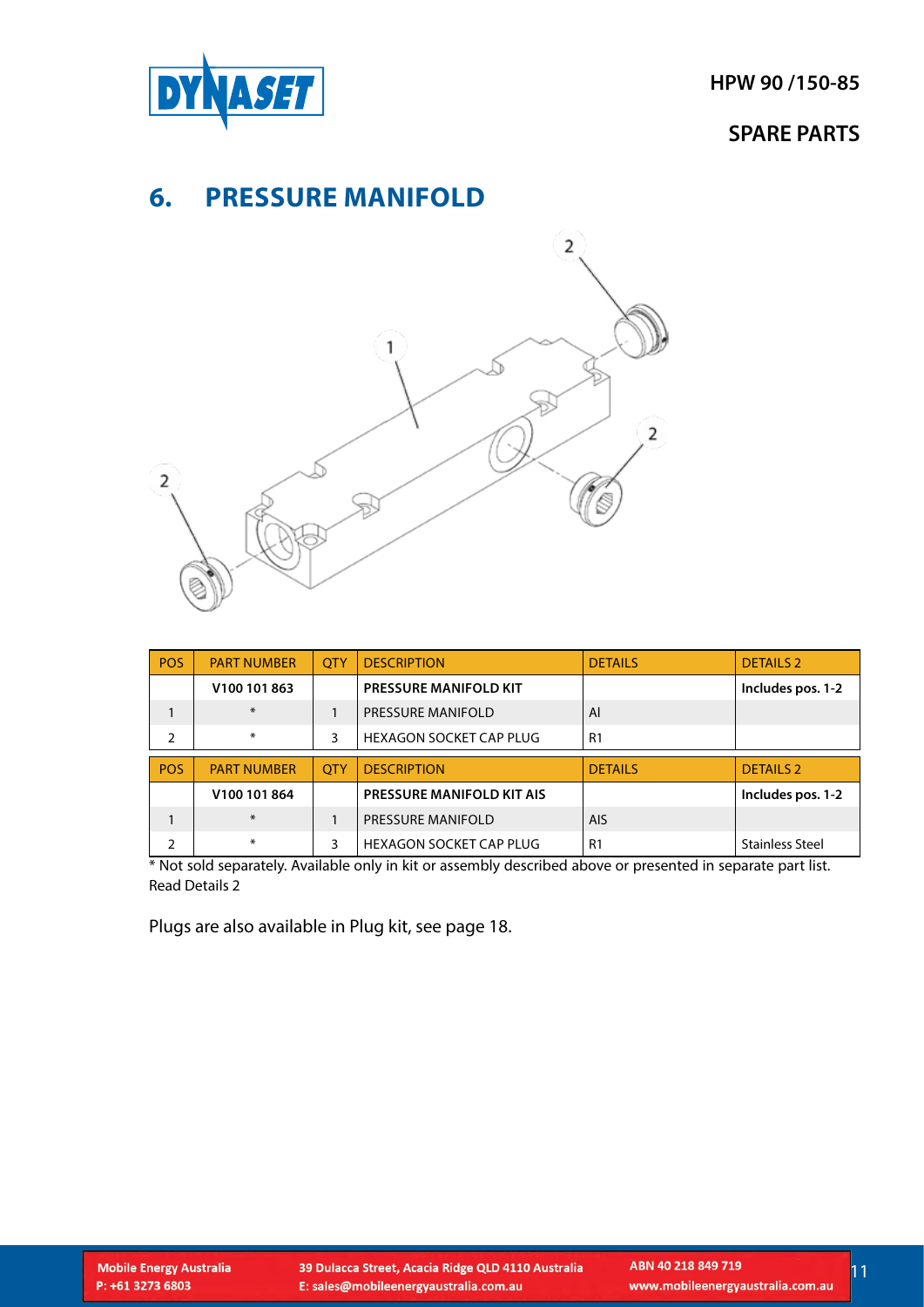<span id="page-11-0"></span>

# **7. WATER VALVE**



**NOTE! The pressure valve's (4) spring has less turns than the suction valve's (5) spring.**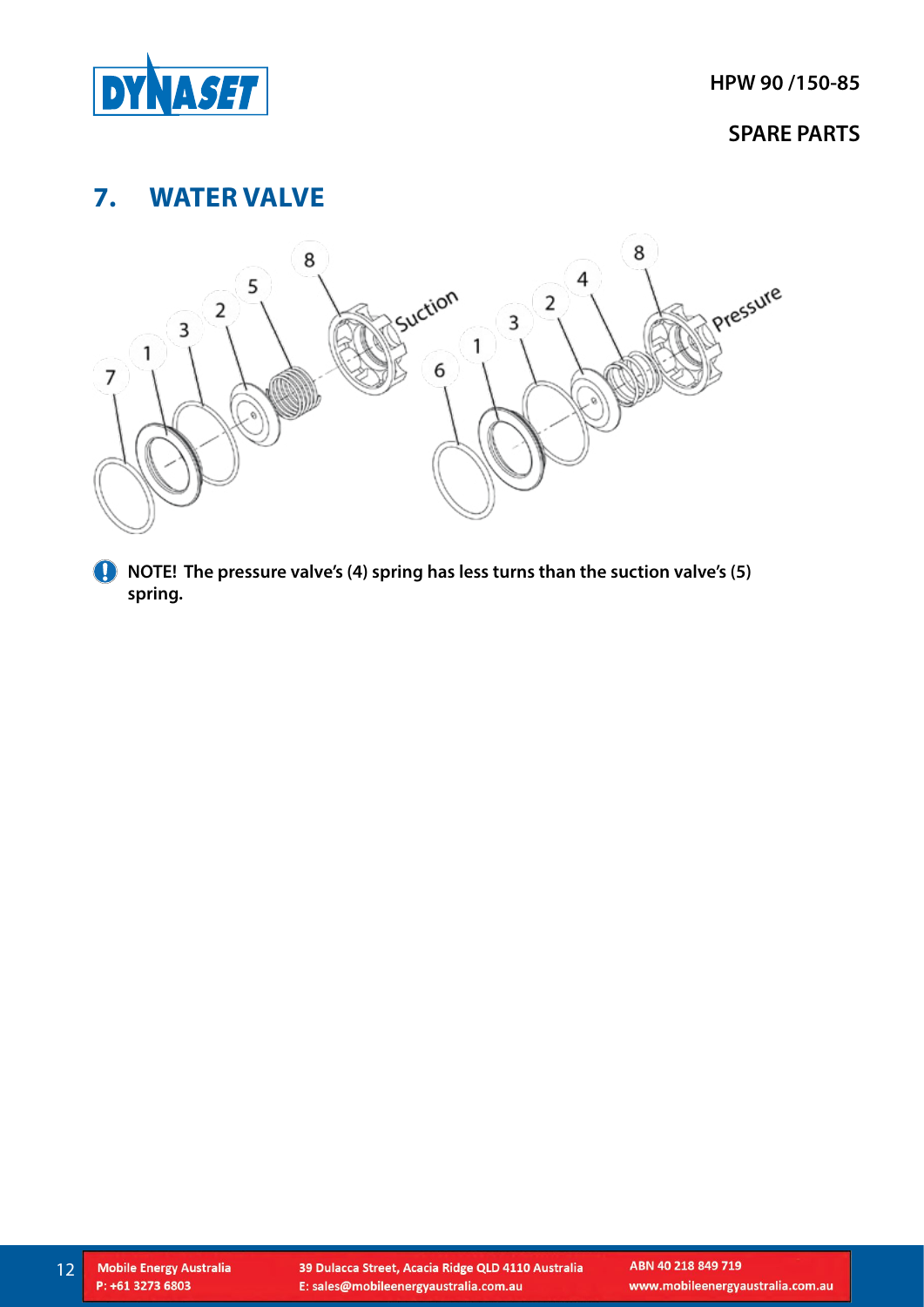

### **SPARE PARTS**

| POS            | <b>PART NUMBER</b> | <b>OTY</b>     | <b>DESCRIPTION</b>      | <b>DETAILS</b> | <b>DETAILS 2</b>  |
|----------------|--------------------|----------------|-------------------------|----------------|-------------------|
|                | V100 101 795       |                | <b>WATER VALVE KIT</b>  |                | Includes pos. 1-7 |
| $\mathbf{1}$   | $\ast$             | $\overline{4}$ | <b>WATER VALVE SEAT</b> |                |                   |
| $\overline{2}$ | ∗                  | $\overline{4}$ | <b>WATER VALVE DISK</b> |                |                   |
| $\overline{3}$ | $\ast$             | $\overline{4}$ | O-RING                  | 53,64 x 2,62   |                   |
| $\overline{4}$ | ∗                  | 2              | <b>SPRING</b>           | Pressure       |                   |
| 5              | $\ast$             | $\overline{2}$ | <b>SPRING</b>           | Suction        |                   |
| 6              | ∗                  | $\overline{2}$ | O-RING                  | 58,42 x 2,62   |                   |
| $\overline{7}$ | $\ast$             | 2              | <b>SEAL</b>             | D47/d41        |                   |
| 8              | V100 101 797       | 1              | <b>WATER VALVE CAP</b>  |                |                   |

\* Not sold separately. Available only in kit or assembly described above or presented in separate part list. Read Details 2

O-rings are also available in Seal kit, see page 16.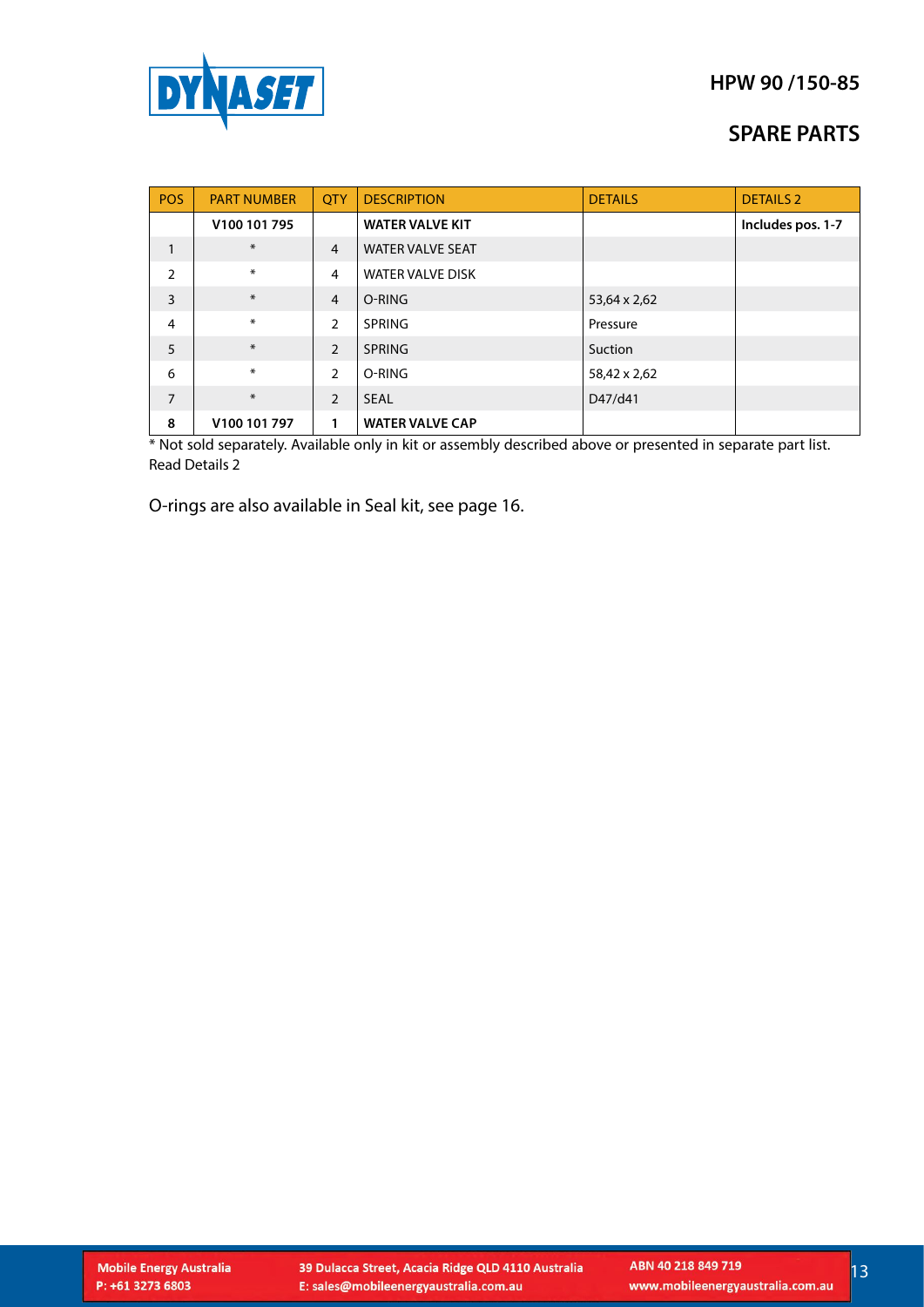<span id="page-13-0"></span>

### **SPARE PARTS**

# **8. SCREW KIT**



ABN 40 218 849 719 www.mobileenergyaustralia.com.au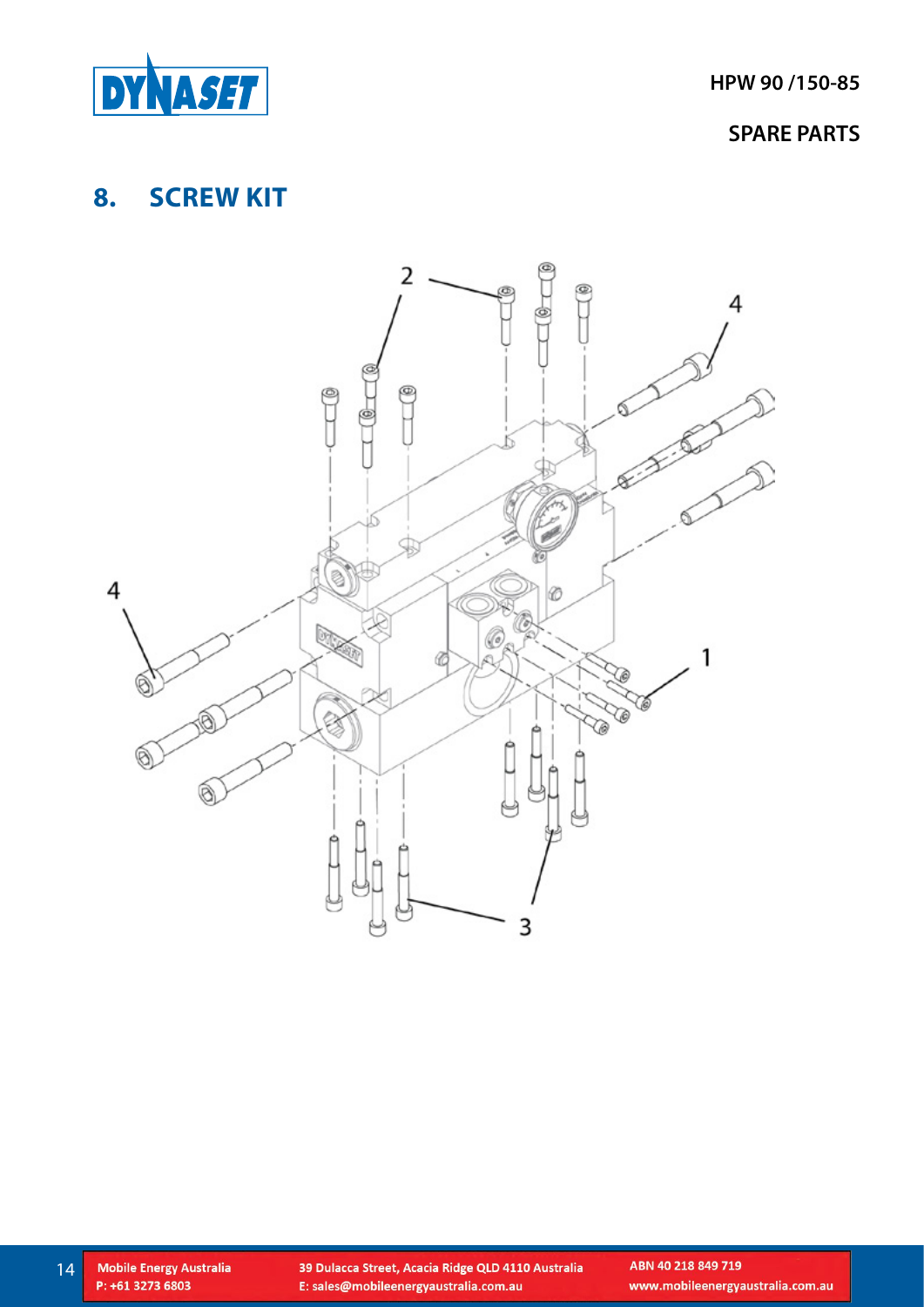

### **SPARE PARTS**

| POS           | <b>PART NUMBER</b> | <b>OTY</b>     | <b>DESCRIPTION</b>              | <b>DETAILS</b>        | <b>DETAILS 2</b>  |
|---------------|--------------------|----------------|---------------------------------|-----------------------|-------------------|
|               | V100 101 875       |                | <b>SCREW KIT</b>                |                       | Includes pos. 1-4 |
| 1             | $\ast$             | $\overline{4}$ | <b>HEXAGON SOCKET CAP SCREW</b> | M8 x 45               |                   |
| $\mathcal{P}$ | $\ast$             | 8              | <b>HEXAGON SOCKET CAP SCREW</b> | M <sub>10</sub> x 55  |                   |
| 3             | $\ast$             | 8              | <b>HEXAGON SOCKET CAP SCREW</b> | M <sub>10</sub> x 75  |                   |
| 4             | ∗                  | 8              | <b>HEXAGON SOCKET CAP SCREW</b> | M <sub>16</sub> x 100 |                   |
|               |                    |                |                                 |                       |                   |
| POS           | <b>PART NUMBER</b> | <b>OTY</b>     | <b>DESCRIPTION</b>              | <b>DETAILS</b>        | <b>DETAILS 2</b>  |
|               | V100 101 876       |                | <b>SCREW KIT AIS</b>            |                       | Includes pos. 1-4 |
| $\mathbf{1}$  | $*$                | $\overline{4}$ | <b>HEXAGON SOCKET CAP SCREW</b> | M8 x 45               | Stainless steel   |
| $\mathcal{P}$ | $\ast$             | 8              | <b>HEXAGON SOCKET CAP SCREW</b> | M <sub>10</sub> x 55  | Stainless steel   |
| 3             | $*$                | $\mathbf{8}$   | <b>HEXAGON SOCKET CAP SCREW</b> | M <sub>10</sub> x 75  | Stainless steel   |

\* Not sold separately. Available only in kit or assembly described above or presented in separate part list. Read Details 2

**A** NOTE! Tightening torques can be found in user manual.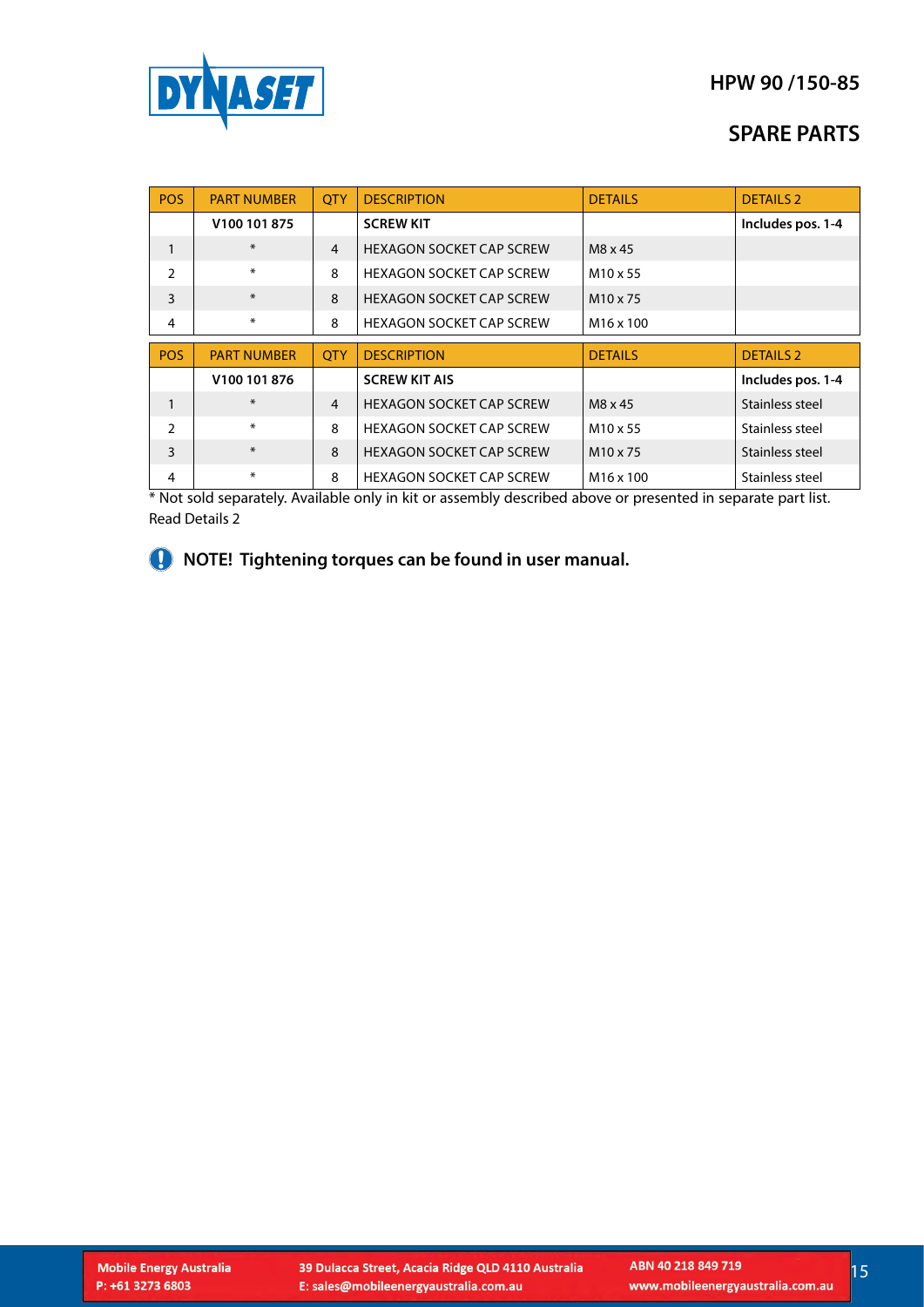<span id="page-15-0"></span>

# **9. SEAL KIT**

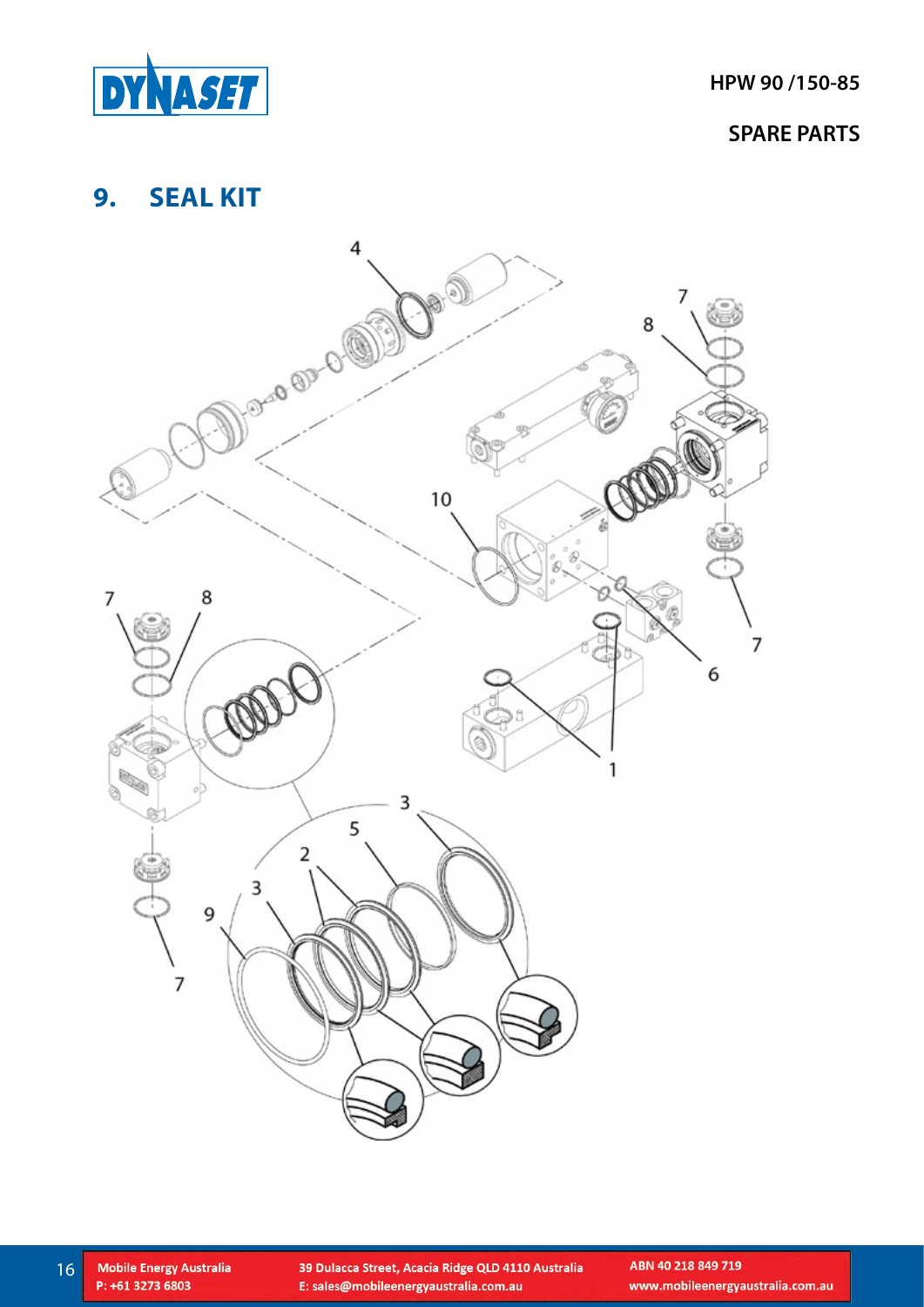

### **SPARE PARTS**

| <b>POS</b>     | <b>PART NUMBER</b> | <b>QTY</b>     | <b>DESCRIPTION</b>   | <b>DETAILS</b>    | <b>DETAILS 2</b>   |
|----------------|--------------------|----------------|----------------------|-------------------|--------------------|
|                | V100 101 715       |                | <b>SEAL KIT</b>      |                   | Includes pos. 1-10 |
| $\mathbf{1}$   | $\ast$             | $\overline{2}$ | <b>SEAL</b>          | D47 / d41         |                    |
| $\overline{2}$ | $\ast$             | $\overline{4}$ | <b>ROD SEAL</b>      | 2T                | Includes o-ring    |
| 3              | $\ast$             | $\overline{4}$ | <b>ROD SEAL</b>      | 1 <sub>T</sub>    | Includes o-ring    |
| 4              | $\ast$             | 1              | PISTON SEAL ASSEMBLY | M90               |                    |
| 5              | $\ast$             | $\overline{2}$ | <b>WEAR RING</b>     | $63/66-3$         |                    |
| 6              | $\ast$             | 2              | O-RING               | $21,3 \times 2,4$ |                    |
| $\overline{7}$ | $*$                | $\overline{4}$ | O-RING               | 53,64 x 2,62      |                    |
| 8              | $\ast$             | 2              | O-RING               | 58,42 x 2,62      |                    |
| 9              | $\ast$             | 2              | O-RING               | $84,5 \times 3$   |                    |
| 10             | $\ast$             | 1              | O-RING               | $87 \times 3$     |                    |

\* Not sold separately. Available only in kit or assembly described above or presented in separate part list. Read Details 2

 $17$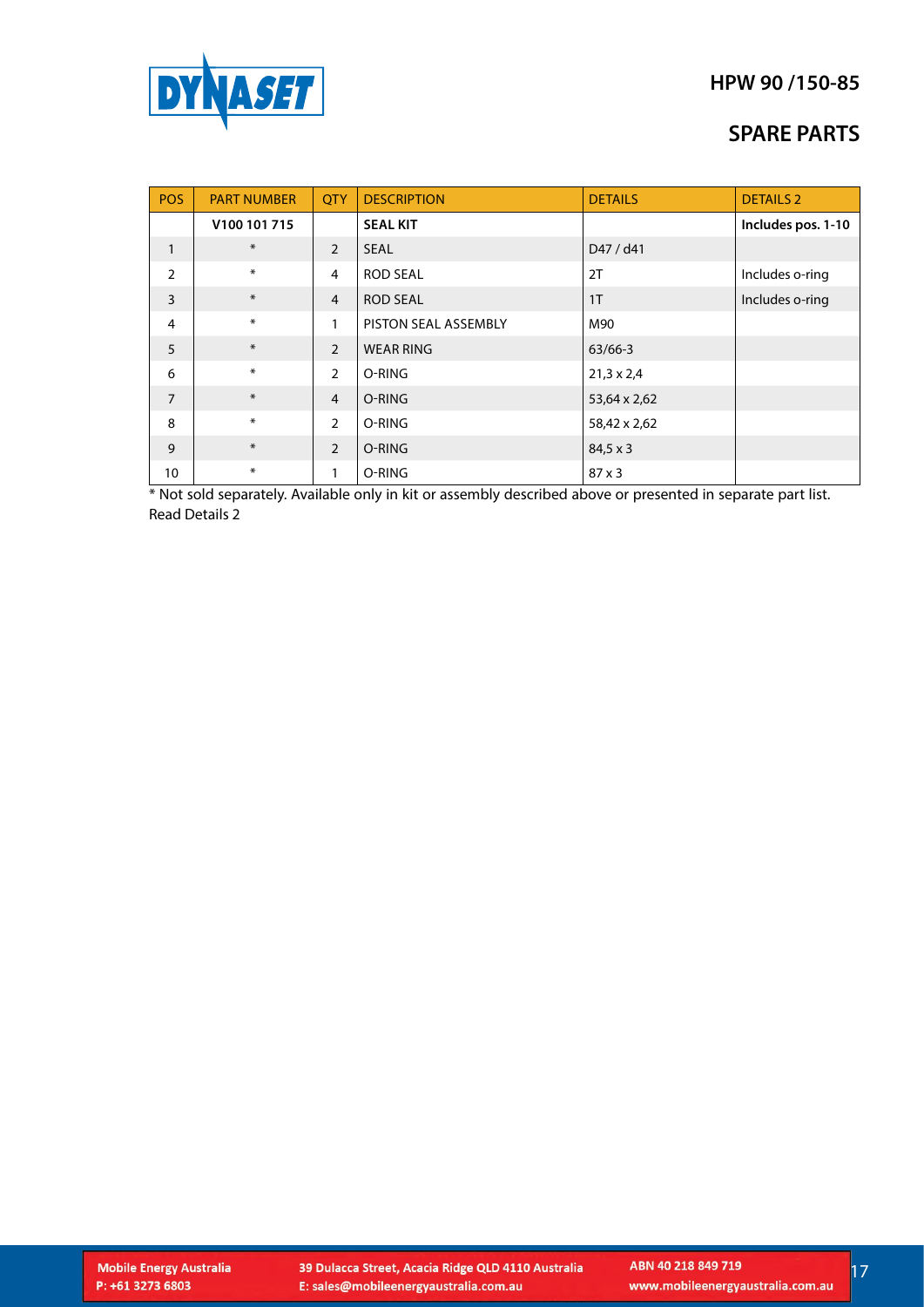<span id="page-17-0"></span>

# **10. PLUG KIT**



| <b>POS</b> | <b>PART NUMBER</b> | <b>OTY</b>    | <b>DESCRIPTION</b>             | <b>DETAILS</b>     | <b>DETAILS 2</b>  |
|------------|--------------------|---------------|--------------------------------|--------------------|-------------------|
|            | V100 101 740       |               | <b>PLUG KIT</b>                |                    | Includes pos. 1-4 |
|            | $\ast$             |               | PLUG                           | R <sub>2</sub>     |                   |
|            | $\ast$             | 2             | <b>HEXAGON SOCKET CAP PLUG</b> | R <sub>1</sub> 1/2 |                   |
|            | $\ast$             | $\mathcal{P}$ | <b>HEXAGON SOCKET CAP PLUG</b> | R <sub>1</sub>     |                   |
| 4          | $\ast$             |               | HEXAGON SOCKET CAP PLUG        | R1/8               |                   |

\* Not sold separately. Available only in kit or assembly described above or presented in separate part list. Read Details 2